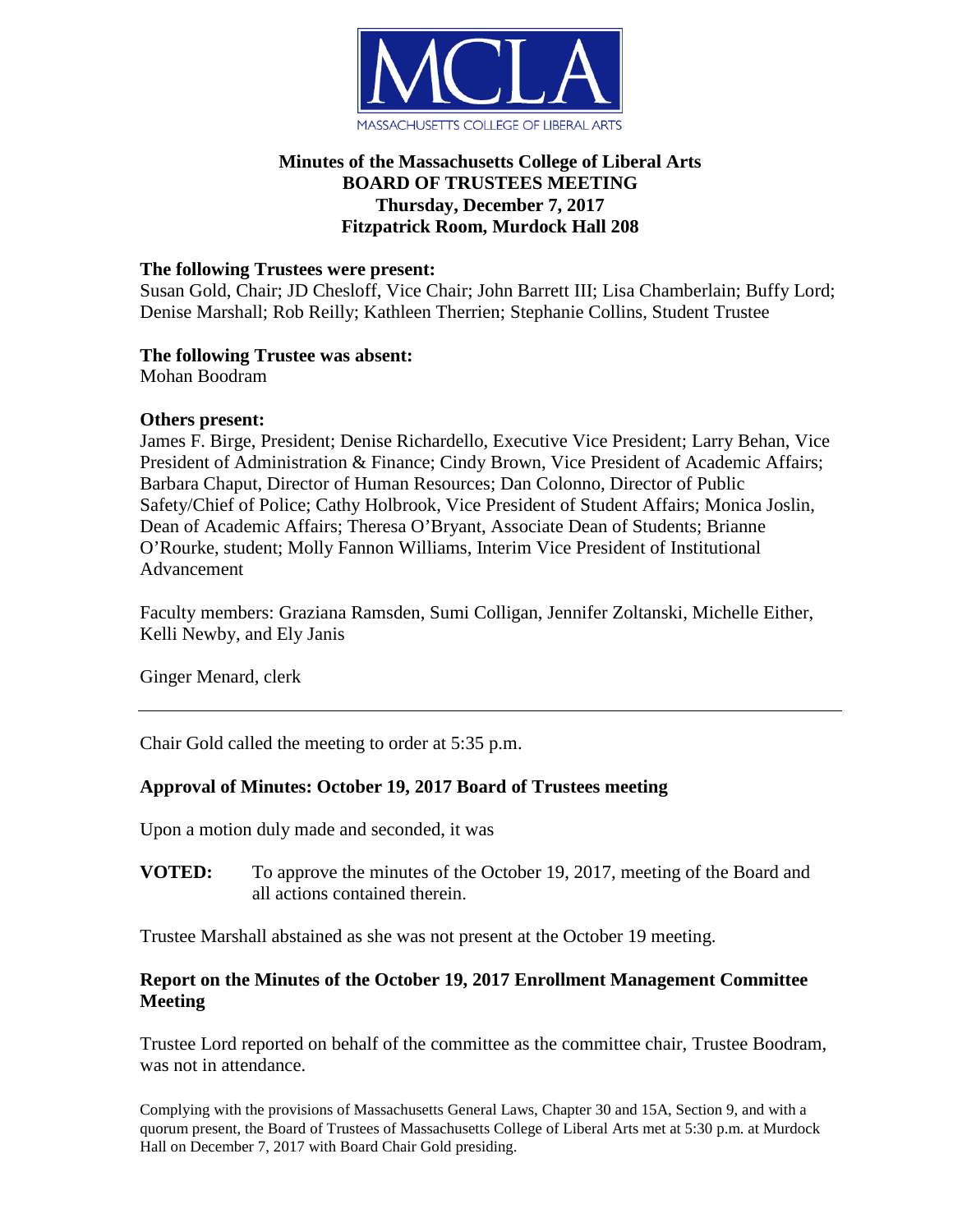The committee received an update on Admissions from Director of Admission Gina Puc and discussed trends among prospective students. Students are visiting colleges later in the Admissions cycle and are looking for more personalized visits or choosing to show up without an appointment in order to have an un-curated tour of campus. Key strategies for new student enrollment were discussed.

The Commonwealth Commitment has been expanded to include 40 majors for 2017-2018, a program that includes a tuition freeze and tuition rebate. MCLA also has a number of other articulation agreements with community colleges, particularly in NY.

The committee also heard about the expansion of digital marketing efforts which include targeted demographic ads developed in collaboration with Admissions and Marketing. Marketing is also working on videos for five academic programs to roll-out in the New Year. Other departments will follow.

The committee received an update from Director of Financial Aid, Elizabeth Petri, on student financial need noting that 46% of registered undergraduate students are Pell eligible this year, a slight increase over last year.

Dean Monica Joslin reported to committee on current enrollment and retention numbers and discussed strategies that are being implemented to increase retention.

Upon a motion duly made and seconded, it was

**VOTED:** To approve the minutes of the October 19, 2017 meeting of the Enrollment Management Committee and all actions contained therein.

## **Report on the Minutes of the October 19, 2017 Executive Committee Meeting**

Chair Gold reported on behalf of the committee.

President Birge shared details with the committee on the new submission process set by the Division of Capital Asset Management and Maintenance to distribute funds for major capital projects. The Commonwealth will be awarding up to \$140M to cover the DCAMM portion of the total project costs for the 29 state and community colleges and UMASS campuses. A priority is being placed on renovating existing buildings rather than building new facilities.

Mark Hopkins Hall, a former elementary school built in the 1930's that has never been fully renovated, is the top priority for the campus. Hopkins Hall also houses two of the largest majors, English/Communications and Education. Admissions has heard from prospective students that the condition of this building is a detriment to recruiting students in those majors. The theater in Venable Hall is also in need of renovations and donor funding options will be pursued for that project.

The committee received an update on trustee nominations. There is currently one open slot and four trustees pending reappointment. Trustee Chesloff has spoken with Secretary Peyser about the need for consistency on the MCLA Board as well as diversity and hopes to have a follow-up conversation in the near future. The Department of Higher Education has hired a new Director of Trustee Relations, Matt Noyes. Chair Gold will be meeting with him on October 24 and will also share her concerns about the number of reappointments outstanding as well as the open slot.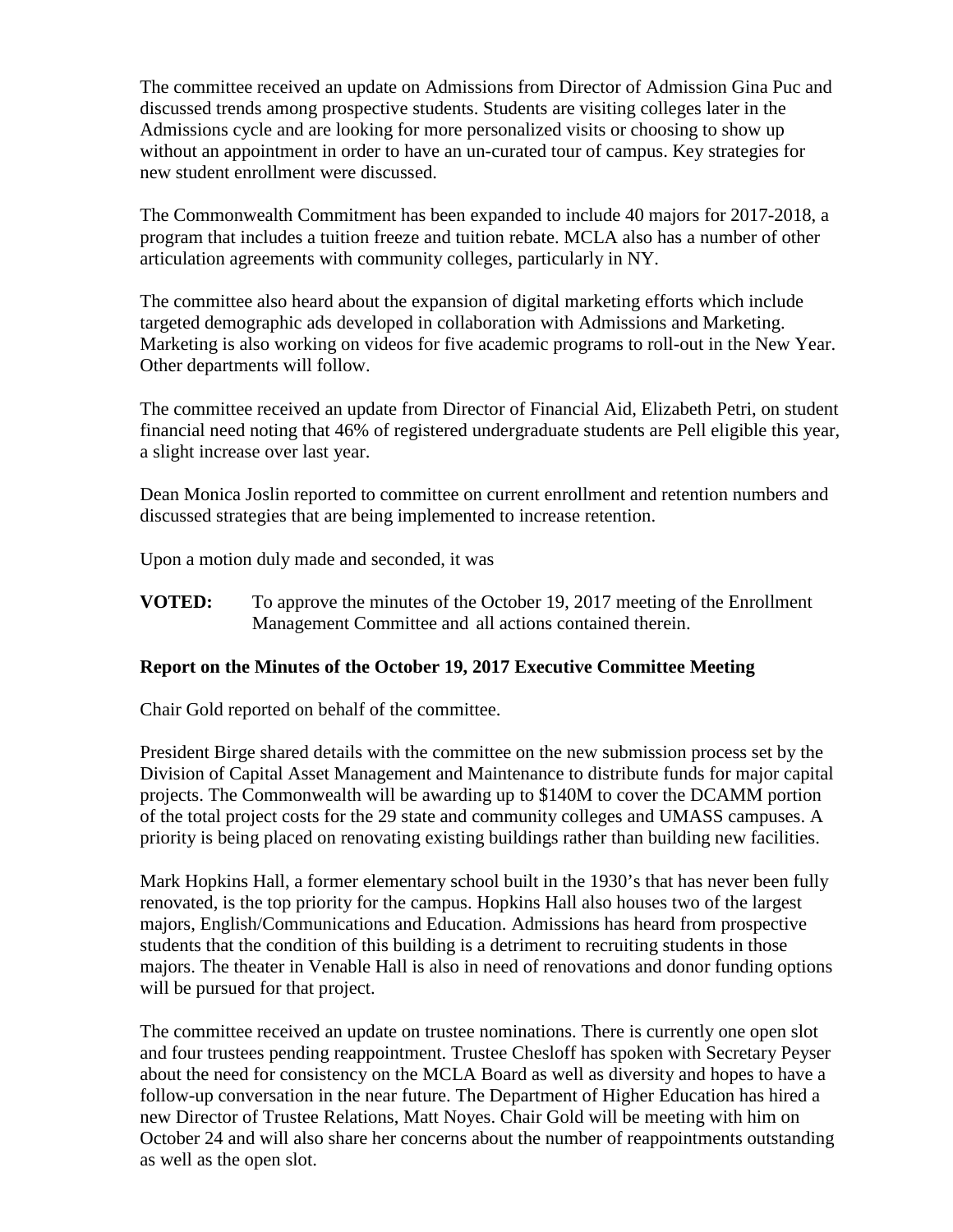As an amendment to the minutes, Trustee Lord noted that the College has some, but not full, control over appointees to the Alumni Board as the majority are voted on by fellow alums.

Upon a motion duly made and seconded, it was

**VOTED:** To approve the minutes of the October 19, 2017 meeting of the Executive Committee and all actions contained therein.

#### **Report on the Minutes of the November 7, 2017 Academic Affairs Committee Meeting**

Trustee Chamberlain reported on behalf of the committee.

Professor Mariana Bolívar Rubín met with the committee and shared her story of coming to MCLA and how she hopes to give back to her students and support them in the way she was supported while finishing her college education. The committee and Professor Rubín also discussed ways that MCLA could provide support to the immigrant population in Berkshire County.

The committee then reviewed sabbatical applications for the coming academic year and reviewed the requirements and process to apply. They also discussed faculty coverage for faculty who are on sabbatical.

Vice President Brown provide an update on faculty searches and Dean Joslin shared that potential students have been inquiring about both new majors – Community Health Education and Health Sciences. Interest is also being expressed in the new Electrical Engineering concentration.

Trustee Therrien offered that certificate programs can be a draw for non-traditional learners who might then choose to matriculate.

Upon a motion duly made and seconded, it was

**VOTED:** To approve the minutes of the November 7, 2017 meeting of the Academic Affairs Committee and all actions contained therein.

## **Report on the Minutes of the November 9, 2017 Student Affairs Committee Meeting**

Trustee Lord reported on behalf of the committee.

SGA President, Samantha Giffen, shared SGA's goals for the upcoming year which include becoming a more inclusive and diverse organization as well as more being accessible and identifiable to students. Giffen also provided an update on the revisions to SGA's bylaws as well as future plans for the annual Sam Gomez race.

Celia Norcross and Michael Obasohan shared information on conferences that students recently attended and the learning opportunities they provided. Obasohan shared a letter written by student Kircys Canela about the impact of her attendance at the National Student Leadership Diversity Convention.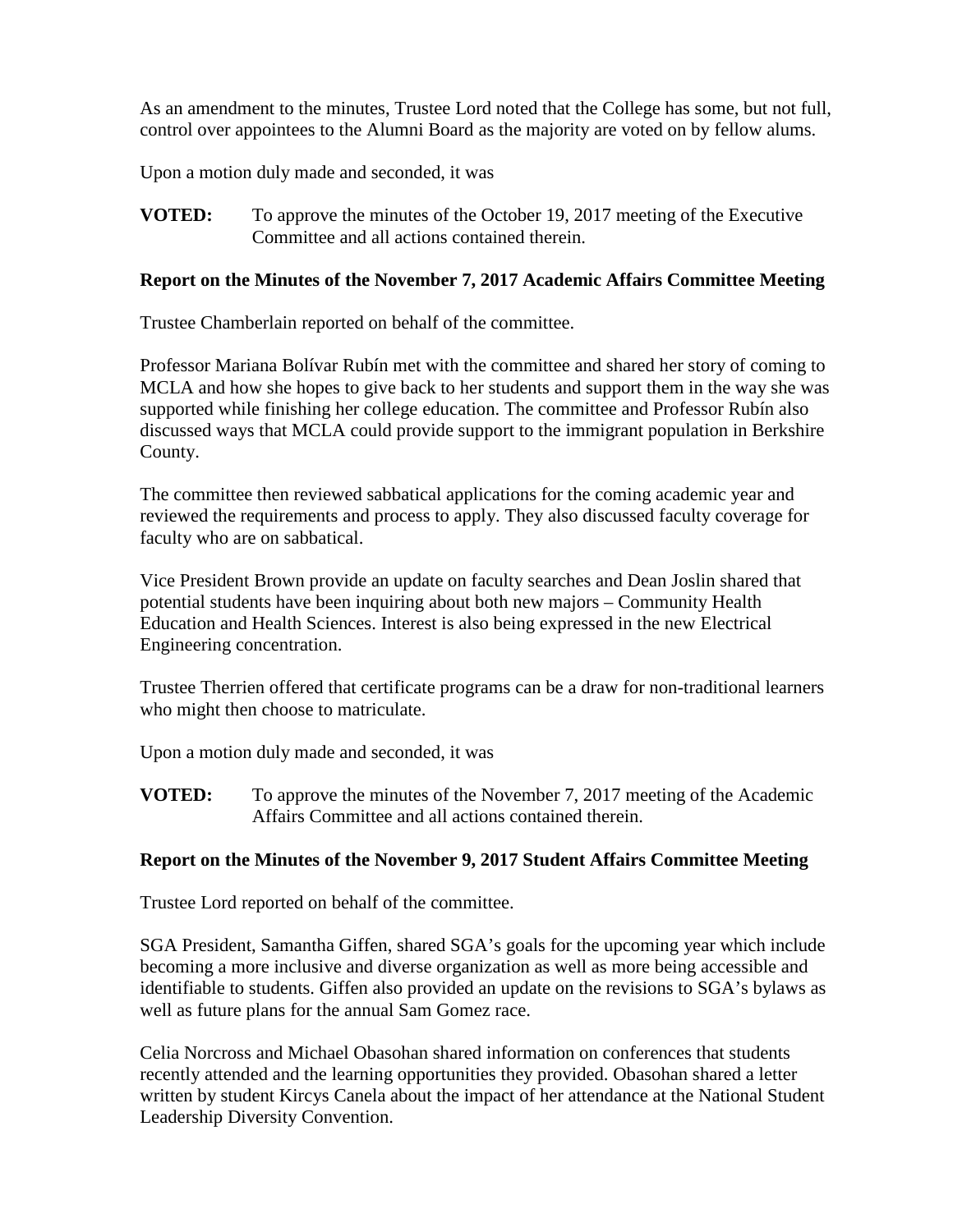Vice President Cathy Holbrook and Associate Dean Theresa O'Bryant provided an update on new campus sexual assault legislation. Some requirements outlined in the law are in the current College policy but there are additional items that will need to be added pending final passage of this bill. The committee discussed the potential implications of this law and the new parameters it will introduce such as the addition of a designated confidential resource advisor. The committee also received information on the MA Transgender Anti-Discrimination Referendum which will be on the ballot in 2018. VP Holbrook noted that regardless of the outcome the College will not change its policies related to transgender rights.

The final agenda item was the committee's discussion of the campus center renovations as well as meal plan options for students that will meet the needs of the largest number of people.

Upon a motion duly made and seconded, it was

**VOTED:** To approve the minutes of the November 9, 2017 meeting of the Student Affairs Committee and all actions contained therein.

## **Report on the Minutes of the November 15, 2017 Fiscal Affairs Committee Meeting**

Trustee Marshall reported on behalf of the committee.

Director of Fiscal Affairs, Laura Brown, reviewed the 1st Quarter Report and noted that the revenue and expense lines showing the greatest variance are mostly due to timing issues. Of note is the increase in collected revenue which is due to the new payment policy established by the Bursar's Office.

Vice President Behan shared that the 75K funding for Gallery 51 has been included in the Senate's override budget. It is also anticipated that funding for the State University Internship Program will be restored.

Administration & Finance continues to work on transferring to new budget software. Director of Student Accounts, Bonnie Howland, shared that her office continues to work with students on payment options for those who have outstanding balances.

The committee then received an overview of the DCAMM submission process that has been established to distribute funds for major capital projects. The College has submitted a proposal for the renovation of Mark Hopkins Hall. President Birge and Vice President Behan will attend a peer review session on November 27 at which representatives from DCAMM and the Executive Office of Education and peers from other institutions of Higher Education will provide input on the proposal. The final submission is due on December 22.

For the final submission documentation outlining the approval of the Board for this project will need to be included. A summary of the project will be provided and a motion will be included at the December 7 meeting regarding approval of the Mark Hopkins Hall renovation.

Upon a motion duly made and seconded, it was

**VOTED:** To approve the minutes of the November 15, 2017 meeting of the Fiscal Affairs Committee and all actions contained therein.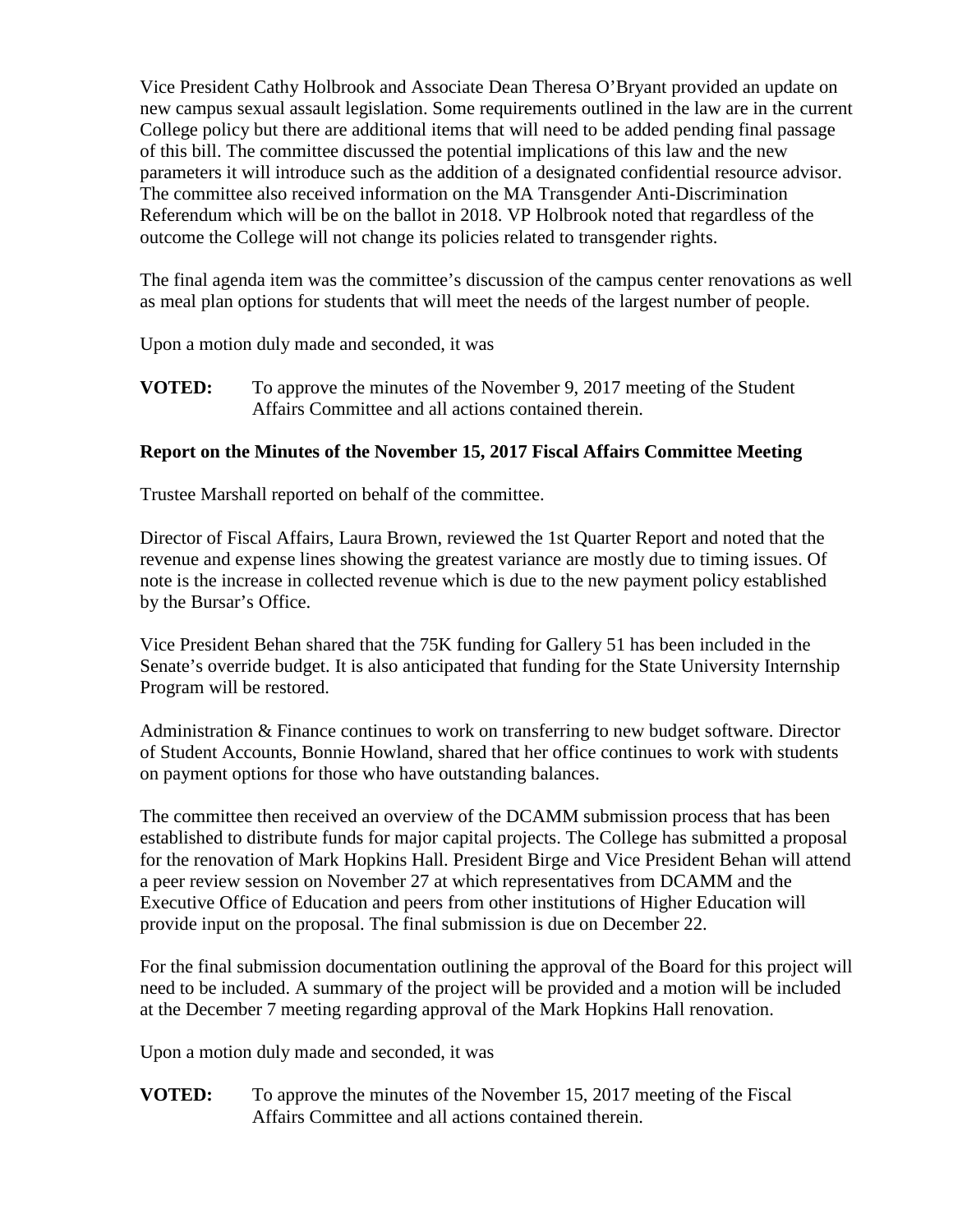### **Chairperson's Report**

Chair Gold noted that the statewide trustee conference has been postponed and will be held on Thursday, March 1 in Westborough. She extended her thanks to everyone who attended the  $7<sup>th</sup>$  annual Michael S. and Kitty Dukakis Public Policy Lecture with Jeffrey Toobin and added her gratitude to John DeRosa and the Ruth Proud Charitable Trust for their ongoing support of this lecture series.

Chair Gold reported that there is still no news on Trustee appointments and reappointments and she will keep the Board updated as news is received.

Chair Gold shared that Student Trustee, Stephanie Collins, will be stepping down from this role at the end of this semester. Due to recent changes with her spring schedule she is not able to meet both the requirements of her major and the student trustee position. Chair Gold added that this was not an easy choice for Stephanie but the Board understands and supports her in this decision. Stephanie will be notifying the Student Government Association (SGA) of this decision at their meeting on December 11 and SGA will make arrangements for a special election for the spring. She thanked Stephanie for her good work. The Board has enjoyed working with her this semester and she will be missed.

Chair Gold also extended thanks on behalf of the Board to Vice President Cindy Brown as she will be leaving MCLA at the end of the semester.

#### **President's Report**

President Birge noted that there is one action item for this evening which is to approve the College's submission to DCAMM for the renovation of Mark Hopkins Hall. As noted earlier during the meeting, it was built in the 1930's as an elementary school and has never been undergone any major renovations. Currently housed in Hopkins Hall are the English and Education departments, two of the largest majors, as well as the Department of Graduate and Continuing Education and the television studio. The proposal received positive feedback from the peer review as well as some suggestions to strengthen the proposal which will be incorporated into the final submission that is due on December 22.

Upon a motion duly made and seconded, it was

**VOTED:** To submit a request for the renovation of Mark Hopkins Hall in the amount of approximately \$16,000,000 to the Division of Capital Asset Management and Maintenance (DCAMM) for consideration for DCAMM's FY 19 Higher Education Capital Project Funding.

Trustee Barrett abstained from the vote to avoid conflict with his role as State Representative for the First Berkshire District.

President Birge shared the full page insert from the *Berkshire Eagle* and recognized the good work of Marketing and Communications.

With the upcoming retirement of Executive Vice President Denise Richardello that position will be restructured and new position of Assistant to the President for Community Relations will be established and will incorporate some elements from Denise's position. The job description is still being created and the hope is hire someone this semester.